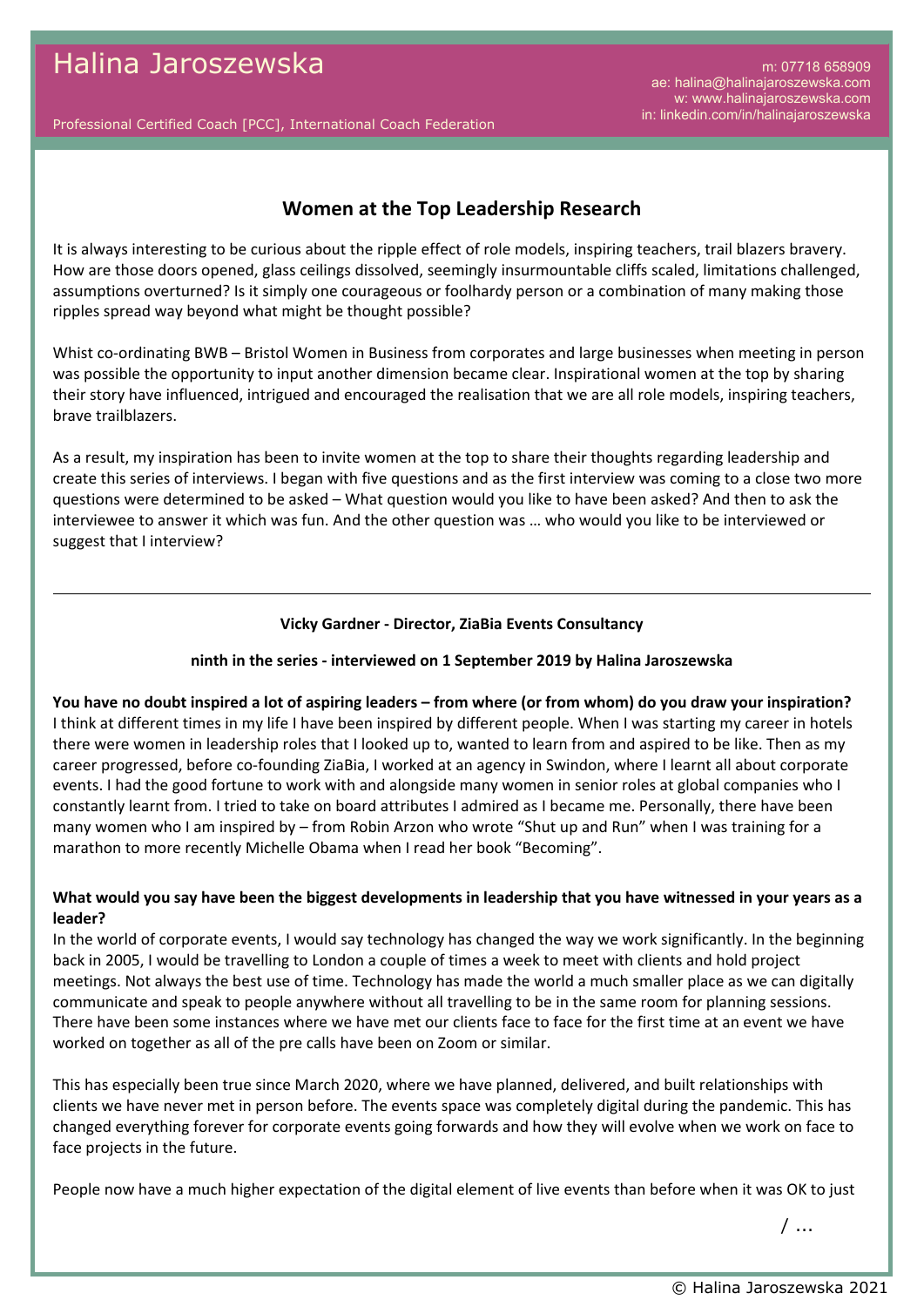stream the main stage. We now hold project meetings online and believe this will continue in the main as it is more efficient and environmentally friendlier. This has meant as leaders we have had to adapt, innovate, and learn new ways to deliver and engage audiences for our clients.

Alongside this, I would say mental health in the work place and sustainability have also become vital when running your business to ensure your teams and business footprint are well looked after and positive for the environment.

# **What do you think are the most significant trends and challenges faced by leadership today?**

Today, there are many areas we need to keep working on. New ones that the pandemic has brought to a head that we need to deal with. From flexible working and how you manage getting teams back into offices – if you are going to do this or if your policies have been completely re written to allow for flexible working and a hybrid approach.

Diversity & Inclusion has never been more relevant. It's a hot topic. For us in the service space having as diverse a workforce and community as possible around us as we move forward will aid and help our growth as we collaborate and share opinions to create new visions. For our clients events' we are using the DICE Charter as a guideline <https://www.getdice.co.uk/dicecharter>

Mental health in the workplace; how you look after your teams who do return to the office; if you now have a high percentage of remote workers, how will you reach them and ensure there is still team morale and engagement across your entire company?

Then we have sustainability and environmental policies – how are you playing your part to help educate and set examples to inspire entire events to take these initiatives on board and support COP26 and beyond?

## **What do you think today's leaders should be doing to keep moving leadership to a new level?**

If the pandemic has taught us anything it is that we are all on the same journey. Maybe in different boats, however the best way forward is to collaborate and support. Taking time to meet with peers and talk; share ideas and experiences; learn from each other really is a huge benefit. Communication I think is the key here alongside listening.

I believe in mentors and coaches. When you have found the ones that suit you and your style embrace them and the new learnings you will gain.

### **What advice would you give to young aspiring leaders?**

Work hard, learn your craft - listen and watch to learn the good and bad to develop your style, always be yourself, be authentic, original and be honest.

Having a good network and supportive peers around you will also help gain confidence and as much experience as you can from as many different walks of life as possible.

Love what you do!

### **What question would you like to have been asked?**

Interesting question as in the events sector it's been quite distressing, traumatic, yet then exciting and exhilarating. We have had to learn, grow, adapt and innovate to ensure ZiaBia was still here for ourselves and our team when the pandemic is over.

As a team we have done it for each other and motivated each other to keep going, keep pushing and keep delivering in entirely new formats for our clients. We have researched, watched virtual events and honed our skills!

Personally, I have also set myself physical challenges along the way to try and balance my time which I find very helpful and find this is when I get the best creative ideas!

/ ...